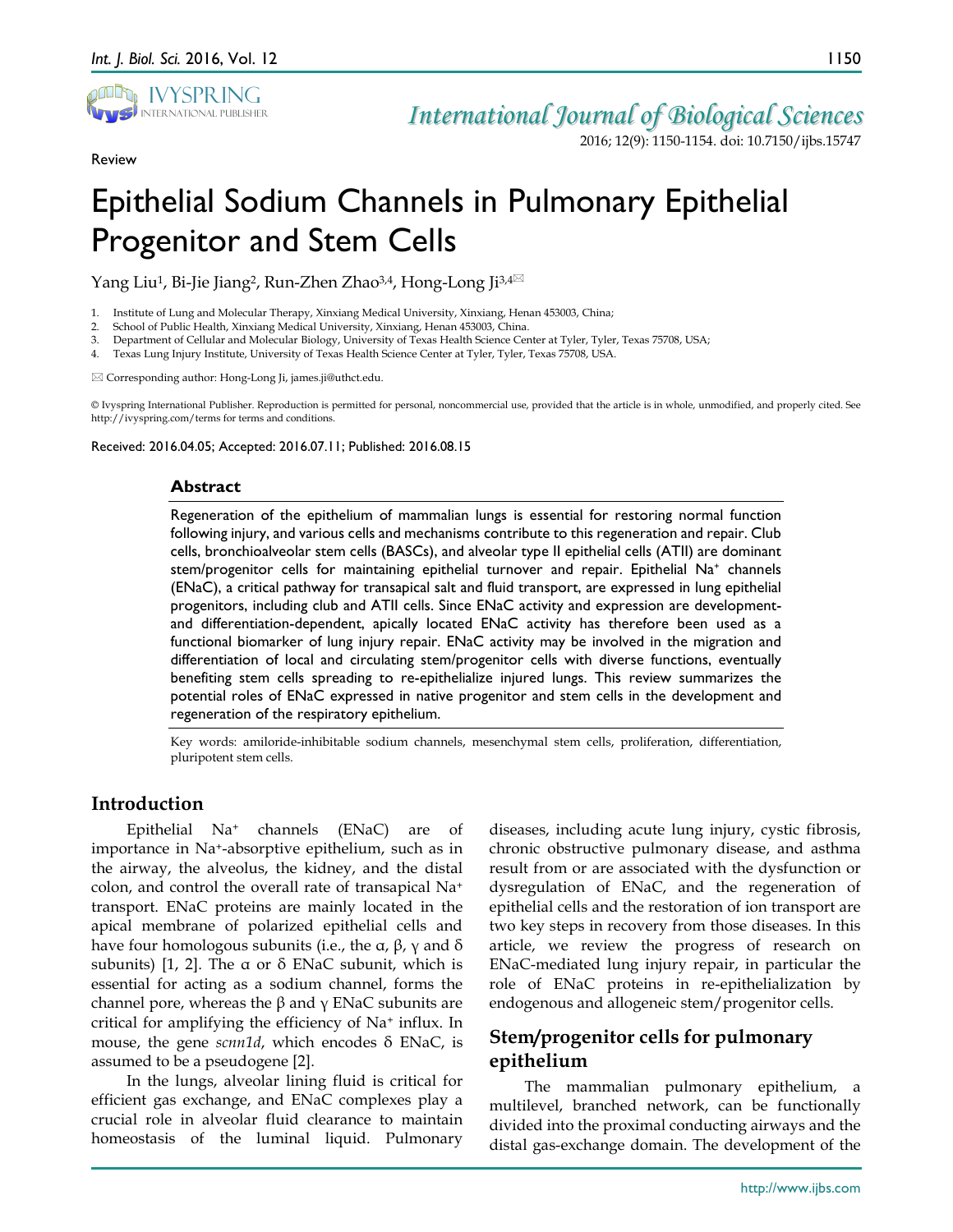airways and the lung is the result of specification and separation of a group of progenitor cells from the ventral region of the anterior foregut. In humans, the development of the airways and alveoli from fetal to adult stage was investigated by Gaillard et al [3]. Before the  $10<sup>th</sup>$  week of gestation, the airway epithelium consists of undifferentiated columnar cells, and then ciliated cells, secretory cells, club cells, alveolar type I (ATI) and type II (ATII) cells differentiate from these progenitor cells at different stages of gestation (Figure 1). A recent study indicated that both ATI and ATII cells are derived from a lineage of bipotential progenitors during embryonic development and that ATII cells undergo a switch that functions both to self-renew and to generate ATI cells [4]. Lineage hierarchies constructed using single-cell RNA-seq unveiled the differentiation steps of these bipotential progenitors [5].

In adults, the lung not only undergoes a slow turnover, but also repairs itself rapidly, indicating the existence of a subpopulation of stem cells or progenitors with preserved differentiation potential. The stem/progenitor cells able to repair injured lungs include club cells, bronchioalveolar stem cells (BASCs), and ATII cells. In addition, submucosal gland duct stem cells and neuroendocrine cells have the potential to differentiate into club, basal, serous, or ciliated cells, as well as into distal airway epithelium.

Club cells, BASCs, and ATII cells are dominant in the pulmonary epithelium and have been generally well studied. Club cells are able to self-renew, differentiate into ciliated epithelial cells, and contribute to the replenishment of both ATI and ATII cells in lungs injured by bleomycin or infection with H1N1 influenza [6-8]. BASCs are located in bronchioalveolar duct junctions, and following

catastrophic alveolar epithelial injury, can replenish cell lineages in the alveolus [8]. In addition to club cells, distal airway stem cells (DASCs) and basal cells contribute to replenishing other pulmonary epithelial cells. ATII cells are involved in the regeneration of alveoli, maintaining a slow self-renewal in normal lungs and then differentiating into ATI cells during lung injury repair. Additionally, a subpopulation of alveolar epithelial cells expressing integrin α6/β4 and DASCs has the potential to differentiate into ATII and club cells [9, 10]. Recently, a new type of basally located DASCs that express Trp63 and keratin 5 was also reported to be crucial for epithelium regeneration in airways and alveoli [11-13].

# **Expression of ENaC in pulmonary epithelial stem/progenitor cells**

The expression of ENaC in the human respiratory system was confirmed in a development-dependent manner [3]. At the early stage of embryonic development  $(≤ 16$  wk of gestation), the  $β$ - and γ-ENaC subunits were not detected in human airways [3]. Near birth, increased ENaC activity was present on the apical surface of lung epithelial cells, and active Na<sup>+</sup> transport was promoted [14]. In adult airways, the expression pattern of ENaC was similar to that in the canalicular period (17-24 wk) (Figure 1). Transcripts of α-ENaC were expressed in club cells throughout fetal lung development [15], and all four subunits  $(α, β, γ$  and  $δ)$ were detected in adult club cells [1, 16]. ENaC mRNA was distributed in ATII cells after 28 wk of gestation [17], and ENaC subunits were also expressed in ATII cells (Figure 1) [2, 18, 19].



**Figure 1**. The expression of ENaC in respiratory epithelial cells at different stages of human fetal development and after birth. The distribution of ENaC is shown by the green line.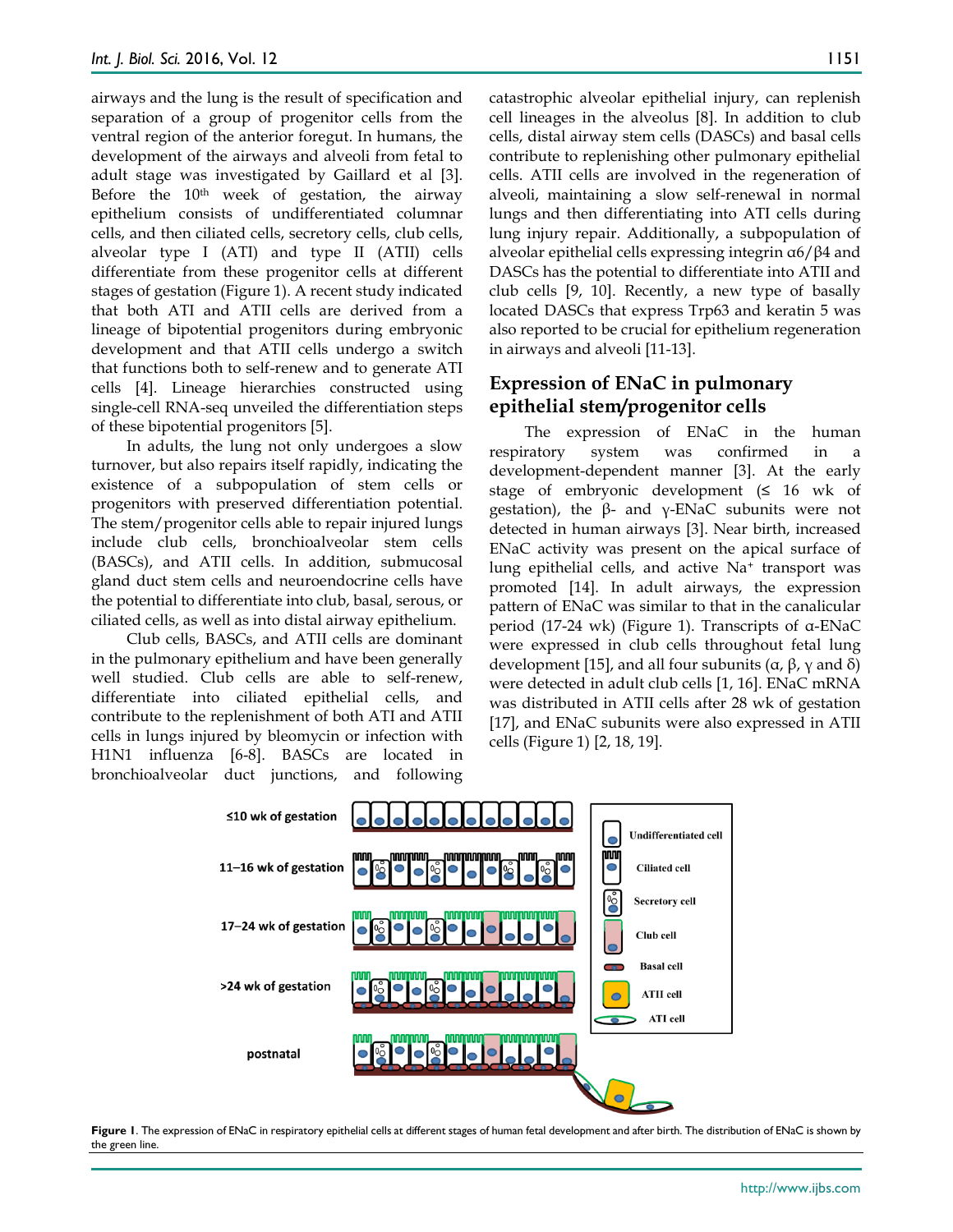**Table 1**. Differentiation potential and ENaC expression in pulmonary epithelial cells

| Cell type                  | Differentiation potential Expression of ENaC |           |
|----------------------------|----------------------------------------------|-----------|
| Ciliated cell              |                                              | $\,^+$    |
| Club cell                  | $\ddot{}$                                    | $\ddot{}$ |
| Goblet cell                |                                              |           |
| Submucosal glands duct     | $\ddot{}$                                    | $\ddot{}$ |
| stem cell                  |                                              |           |
| Neuroendocrine cell        | $\ddot{}$                                    | ?         |
| Basal cell                 | $\ddot{}$                                    |           |
| Bronchioalveolar stem cell | $+$                                          | ?         |
| Distal airway stem cell    | $+$                                          | ?         |
| Serous cell                |                                              | $\ddot{}$ |
| Alveolar type I cell       |                                              | $\ddot{}$ |
| Alveolar type II cell      | $\,{}^+$                                     |           |

+, have differentiation potential or express ENaC; -, do not have differentiation potential or do not express ENaC; ?, status is unclear.

# **Regulation of ENaC in pulmonary epithelial stem/progenitor cells**

In postnatal pulmonary epithelium, Na+ ions flow into epithelial cells via apically located ENaC proteins and are actively pumped out of the cells by Na+-K+-ATPase at the basolateral membrane. The subsequent osmotic gradients prompt transepithelial liquid re-absorption. ENaC has been functionally detected in both human club cells and ATII cells. Apical fluid volume regulated the activity and abundance of ENaC in H441 cells originally derived from human club cells. Dexamethasone, a corticosteroid, regulated ENaC activity in club- and ATII-like cell cultures, by promoting the expression of ENaC [20] subsequent to activating the SGK1, PI3K and cAMP/PKA signaling pathways [21]. Treatment with dexamethasone and cAMP-elevating agents can lead to the differentiation of the aforementioned native stem cells to club cells or alveolar cells [22, 23]. SGK1 and PKA can phosphorylate the ubiquitin ligase Nedd4-2, which mediates the internalisation and degradation of ENaC by binding to the proline-rich domains of ENaC [24]. Moreover, a number of signaling molecules, such as hydrogen sulfide, nitric oxide, UTP, and CPT-cGMP regulate ENaC activity in H441 cells [25-27], and respiratory syncytial virus can inhibit ENaC-mediated alveolar fluid clearance by upregulating the synthesis of UTP and nitric oxide [28].

Bacterial impairment of ENaC activity is controlled by the phosphorylation of ERK. Phosphorylation of ERK1/2 results in a decrease in the expression and function of ENaC in ATII cells [29]. Nedd4-2 facilitates the effects of PKC on ENaC activity in ATII [29] and club cells [24], and PKC may also play a role in ENaC-PIP2-MARCKS complexes, which regulate the open probability of ENaC and can be stabilized by binding with TNF [18], another factor

that may also enhance ENaC activity in ATII cells [30, 31]. PKC, cAMP/PI3K, PKA and cGMP mediate the regulation of ENaC by LPS in ATII and club cells [32, 33], and PKC was shown to mediate Wnt signaling, which regulates the differentiation of mesenchymal stem cells (MSCs) to ATII cells and of ATII to ATI cells [34]. Additionally, cGMP levels were inversely related with the expression of ATII markers when undifferentiated lung epithelial cells were treated with inhaled nitric oxide [35]. Therefore, regulation of ENaC by ERK, PKC, cAMP, PKA, and TNF may play a role in the differentiation of endogenous progenitor/stem cells.

# **ENaC-mediated epithelial repair**

In postnatal lungs, epithelial stem/progenitor cells are reserved for injury repair. Whenever injury occurs, the epithelial stem/progenitor cells go through essentially the same process, including migrating to the injured region to cover the denuded airway and alveolar sac, and proliferating vigorously to provide enough cells for epithelium repair, differentiation, and remodeling, and finally the normal airways and lungs are regenerated structurally and functionally. For example, in naphthalene-induced airway epithelial injury, BASCs exhibit highly proliferative activity in response to the injury of club cells [36].

ENaC subunits are thought to be involved in injury repair and wound healing. Methylation of ENaC is an important event while aldosterone promotes the wound healing in BeWo cells and other epithelial cells. Mechanistically, migration of cultured epithelial and nonepithelial cells occurs in an ENaC-dependent manner [37, 38], and serum- and glucocorticoid-induced kinase 1 (SGK1) regulates cell proliferation through an ENaC-associated process.

Cell migration generally undergoes several processes, including depolarization, membrane elongation, adhesion, contraction, and de-adhesion, that are regulated by interactions between cells, and between cells and the extracellular matrix. Chifflet et al. reported that actin reorganization and membrane depolarization depend on ENaC-regulated extracellular Na+ ions during wound healing of bovine corneal endothelial cells [39]. ENaC proteins are the central part of a complex that links the cytoskeleton with the extracellular matrix [40], and the binding of the C-termini of  $α$ - and  $β$ -ENaC with filamins exerts an inhibitory effect on ENaC function [41]. ENaC proteins are also a critical part of the mechanotransducer for myogenic contraction [42].

Rooj et al. found that a deficiency in ENaC caused more D54-MG cells to arrest in G0/G1 phase,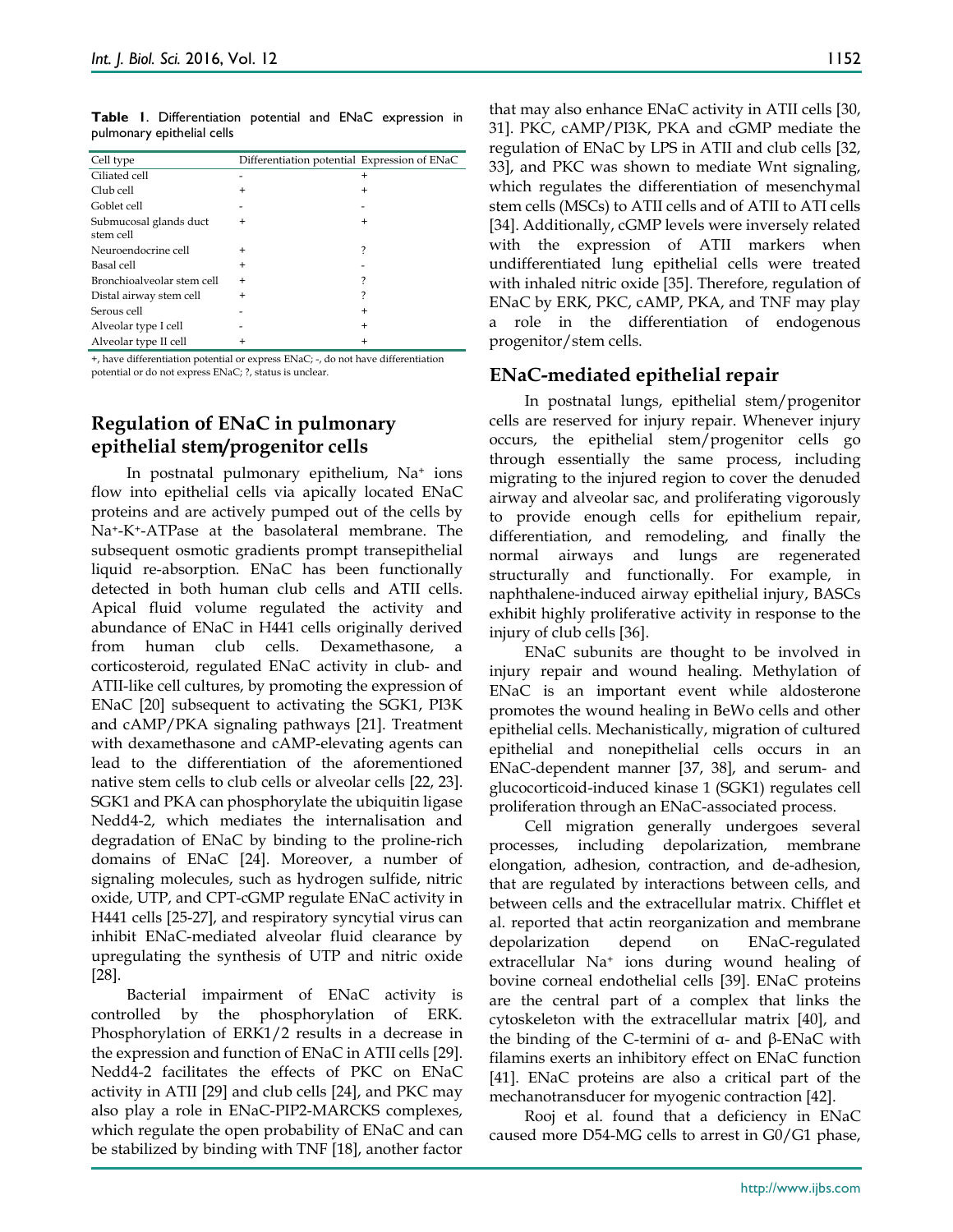with fewer cells accumulating in the S and G2/M phases [43]; it was suggested that cell division is depressed when ASIC1 and ENaC are inhibited and that phosphorylation of ERK1/2 may be an underlying mechanism [43]. This group also found that interactions between amiloride-sensitive cation channels (ASIC1 and ENaC) and integrin-β1, mediated by α-actinin, could in part regulate the proliferation and migration of glioma cells [44]. In addition, ENaC is involved in the proliferation and migration of various cancer cells [38].

The effects of ENaC on osteoblast differentiation have been studied by several groups who found that the expression of ENaC mRNA accompanied the osteoclastogenesis of rat osteoblasts. Stimulation of osteoblast differentiation by 8-pCPT-cGMP is also dependent on the expression of ENaC [45] and therefore, ENaC activity is apparently required for the differentiation of both osteoblasts and osteoclasts.

In club and ATII cells, the aberrance of ENaC expression usually leads to Na+ absorption disorder, hydropic degeneration and necrosis of club cells, goblet cell metaplasia, failure of airway mucus clearance, susceptibility to spontaneous bacterial infection, airway inflammation, and even death caused by airway obstruction and asphyxiation [24].

#### **ENaC as a biomarker for injury repair**

ENaC proteins are electrically detectable as functional biomarkers of differentiated epithelial cells. Because of the role of ENaC in the migration and proliferation of stem/progenitor cells, it can be speculated that normal ENaC function would be critical in the repair of injured lungs by MSCs [46, 47]. Goolaerts and colleagues reported that impaired ENaC activity under hypoxic and cytomixic conditions was restored by co-cultured MSCs and paracrine KGF [48]. Moreover, impaired ENaC function of alveolar fluid clearance was recovered by human MSCs delivered intratracheally in a clinically related, human lung injury model [49]. The improvement of ENaC function and the contribution of ENaC to re-epithelialization potentially explain the promising results of clinical trials that show a significant reduction in lung injury score in acute respiratory distress syndrome (ARDS) and other lung injury treated with stem cells [50-53].

#### **Future Perspective**

Lung injury is associated with defective epithelium and dysfunctional ion transport, and stem cell therapy to repair injured tissue has broadened the prospects for treatment beyond supportive approaches. The functional consequences of normalizing injured epithelium are usually evaluated

by detecting the expression and activity of ENaC. However, our understanding of the mechanisms by which ENaC regulates differentiation of lung stem/progenitor cells is incomplete, for example, whether ENaC contributes to the release of paracrines from allogeneic MSCs, and what are the roles of ENaC in the re-epithelialization mediated by these paracrines. Further mechanistic studies are required to address these essential issues.

#### **Acknowledgements**

This work was supported partially by institutional funds (to YL, BJJ, and HLJ) and American Heart Association grants (HLJ and RZZ, 14GRNT20130034 and 16GRNT30780002).

#### **Abbreviations**

ARDS: acute respiratory distress syndrome; ATI: alveolar type I; ATII: alveolar type II; BASCs: bronchioalveolar stem cells; DASCs: distal airway stem cells; ENaC: epithelial Na<sup>+</sup> channels; TNF: tumor necrosis factor; KGF: keratinocyte growth factor; LPS: lipopolysaccharide; MSCs: mesenchymal stem cells; PKC: protein kinase C; SGK1: serum- and glucocorticoid-induced kinase 1

## **Competing Interests**

The authors declare no conflict of interest.

#### **References**

- 1. Ji HL, Su XF, Kedar S, Li J, Barbry P, Smith PR, et al. Delta-subunit confers novel biophysical features to alpha beta gamma-human epithelial sodium channel (ENaC) via a physical interaction. J Biol Chem. 2006; 281: 8233-41.
- 2. Ji HL, Zhao RZ, Chen ZX, Shetty S, Idell S, Matalon S. delta ENaC: a novel divergent amiloride-inhibitable sodium channel. Am J Physiol Lung Cell Mol Physiol. 2012; 303: L1013-26.
- 3. Gaillard D, Hinnrasky J, Coscoy S, Hofman P, Matthay MA, Puchelle E, et al. Early expression of beta- and gamma-subunits of epithelial sodium channel during human airway development. Am J Physiol Lung Cell Mol Physiol. 2000; 278: L177-84.
- 4. Desai TJ, Brownfield DG, Krasnow MA. Alveolar progenitor and stem cells in lung development, renewal and cancer. Nature. 2014; 507: 190-4.
- 5. Treutlein B, Brownfield DG, Wu AR, Neff NF, Mantalas GL, Espinoza FH, et al. Reconstructing lineage hierarchies of the distal lung epithelium using single-cell RNA-seq. Nature. 2014; 509: 371-5.
- 6. Kumar PA, Hu Y, Yamamoto Y, Hoe NB, Wei TS, Mu D, et al. Distal airway stem cells yield alveoli in vitro and during lung regeneration following H1N1 influenza infection. Cell. 2011; 147: 525-38.
- 7. Zheng D, Yin L, Chen J. Evidence for Scgb1a1(+) cells in the generation of p63(+) cells in the damaged lung parenchyma. Am J Respir Cell Mol Biol. 2014; 50: 595-604.
- 8. Lee JH, Bhang DH, Beede A, Huang TL, Stripp BR, Bloch KD, et al. Lung stem cell differentiation in mice directed by endothelial cells via a BMP4-NFATc1-thrombospondin-1 axis. Cell. 2014; 156: 440-55.
- 9. Chapman HA, Li X, Alexander JP, Brumwell A, Lorizio W, Tan K, et al. Integrin alpha6beta4 identifies an adult distal lung epithelial population with regenerative potential in mice. J Clin Invest. 2011; 121: 2855-62.
- 10. McQualter JL, Yuen K, Williams B, Bertoncello I. Evidence of an epithelial stem/progenitor cell hierarchy in the adult mouse lung. Proc Natl Acad Sci U S A. 2010; 107: 1414-9.
- 11. Vaughan AE, Brumwell AN, Xi Y, Gotts JE, Brownfield DG, Treutlein B, et al. Lineage-negative progenitors mobilize to regenerate lung epithelium after major injury. Nature. 2015; 517: 621-5.
- 12. Zuo W, Zhang T, Wu DZ, Guan SP, Liew AA, Yamamoto Y, et al. p63(+) Krt5(+) distal airway stem cells are essential for lung regeneration. Nature. 2015; 517: 616-20.
- 13. Rawlins EL. Stem cells: Emergency back-up for lung repair. Nature. 2015; 517: 556-7.